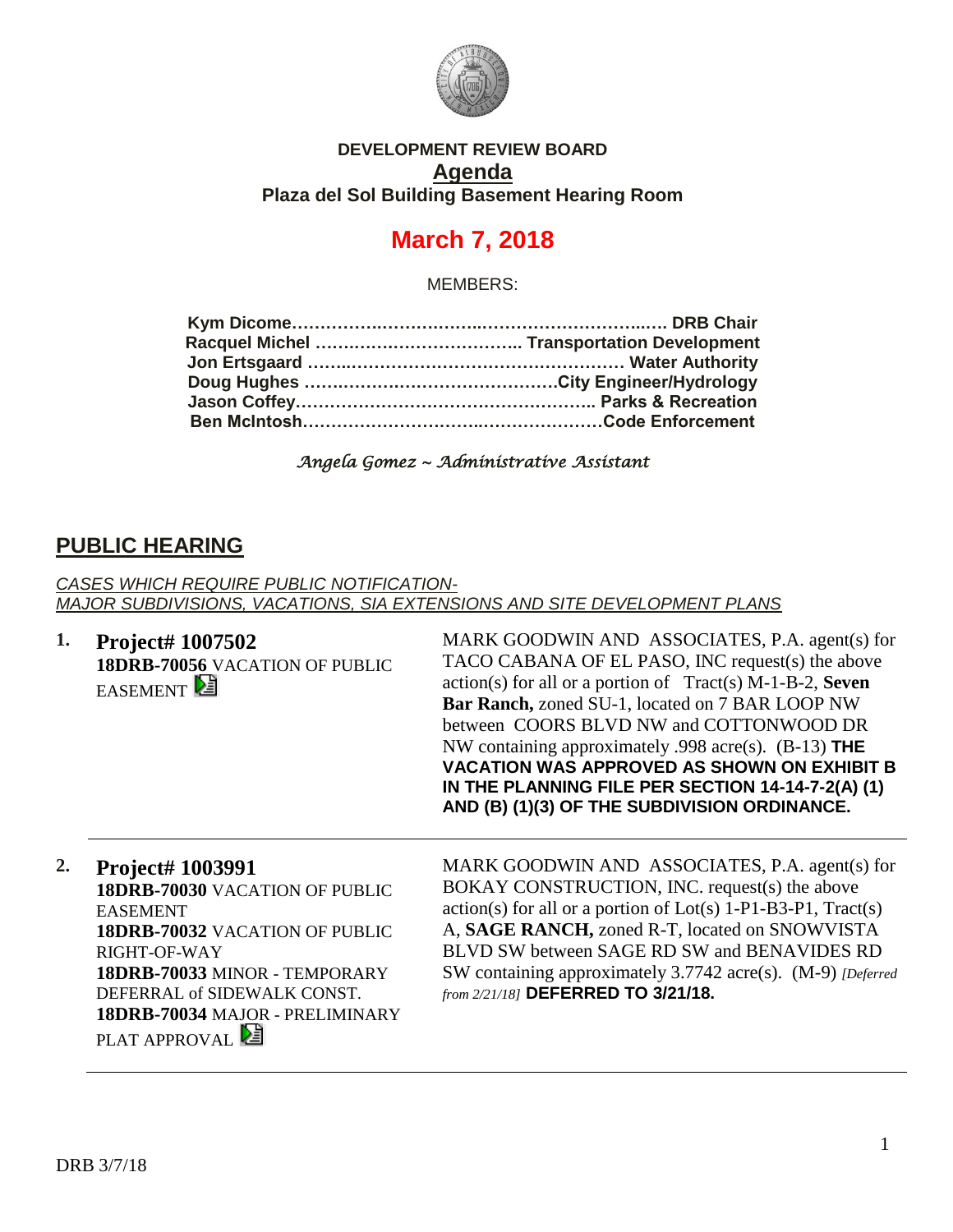**3. Project# 1006833 17DRB-70356** VACATION OF PUBLIC EASEMENT **17DRB-70357** BULK LAND VARIANCE **17DRB-70358** MINOR - PRELIMINARY/ FINAL PLAT APPROVAL

BOHANNAN HUSTON INC agent(s) for BEN E KEITH COMPANY request(s) the above action(s) for all or a portion of Lot(s) 1-A, 8, AND 16, **UNSER TOWN CROSSING,** zoned IP**,** located on UNSER BLVD **NW**  between LOS VOLCANES RD NW and FORTUNA RD NW containing approximately 69.89 acre(s). (J-9 AND 10) *[deferred from 1/3/18, 1/24/18]* **WITHDRAWN**

## **MINOR CASES**

*SITE DEVELOPMENT PLANS (EPC FINAL SIGN-OFF) AMENDED PLANS AND MASTER DEVELOPMENT PLANS (CITY COUNCIL FINAL SIGN-OFF)*

| 4. | <b>Project# 1004167</b><br>18DRB-70068 MINOR - SITE PLAN FOR<br><b>BUILDING PERMIT</b>                                                               | WOOTEN ENGINEERING agent(s) for JIM W SHULL JR<br>$&$ CHRISTEN SHULL request(s) the above action(s) for all<br>or a portion of Lot(s) 7-A, <b>BOSQUE PLAZA</b> , zoned C-1<br>(SC), located on COORS BLVD NW between BOSQUE<br>PLAZA NW and LA ORILLA NW containing<br>approximately .7768 acre(s). $(E-12)$ THE SITE<br>DEVELOPMENT PLAN FOR BUILDING PERMIT WAS<br>APPROVED WITH FINAL SIGN-OFF DELEGATED TO<br><b>TRANSPORTATION AND TO PLANNING.</b> |
|----|------------------------------------------------------------------------------------------------------------------------------------------------------|----------------------------------------------------------------------------------------------------------------------------------------------------------------------------------------------------------------------------------------------------------------------------------------------------------------------------------------------------------------------------------------------------------------------------------------------------------|
| 5. | Project# 1011545 (1000591)<br>18DRB-70070 - AMENDED SITE PLAN for<br><b>BUILDING PERMIT</b>                                                          | DEKKER PERICH SABATINI agent(s) for JOURNAL<br>CENTER BUILDING ASSOCIATES request(s) the above<br>$action(s)$ for all or a portion of $Lot(s)$ 4AA-5A-1,<br><b>JOURNAL CENTER zoned IP, located on MASTHEAD</b><br>ST NE between JEFFERSON ST NE and PAN<br>AMERICAN FWY containing approximately 3.3 acre(s).<br>(D-17) DEFERRED TO 3/21/18.                                                                                                            |
| 6. | <b>Project# 1011331</b><br>17DRB-70346 SIDEWALK VARIANCE<br>17DRB-70347 SIDEWALK VARIANCE<br>17DRB-70304 MINOR - PRELIMINARY/<br>FINAL PLAT APPROVAL | ARCH + PLAN LAND USE CONSULTANTS agent(s) for<br>JASON FILE request(s) the above action(s) for all or a<br>portion of Lot(s) 1-A & 1-B, ALVARADO GARDENS<br>Unit(s) 1, zoned RT/RA-2, located on 2311 $& 2315$<br>MATTHEW AVE NW containing approximately .6 acre(s).<br>(G-13) [Deferred from 12/13/17, 1/3/18, 1/31/18, 2/28/18] DEFERRED<br>TO 3/14/18.                                                                                               |
| 7. | Project# 1009920<br>18DRB-70057 EPC APPROVED SITE<br>PLAN for BUILDING PERMIT (Deviations to<br>the East Gateway SDP) 17EPC-40070                    | RBA ARCHITECTS agent(s) for DOUG ADAMS<br>request(s) the above action(s) for all or a portion of Lot 1-A,<br>Block 48, SKYLINE HEIGHTS zoned SU-2/M-1, located<br>on EUBANK BLVD SE, between TRUMBULL AVE SE<br>and BELL AVE SE containing approximately 1.42 acre(s).<br>(L-20) [Deferred from 2/21/18] DEFERRED TO 3/14/18.                                                                                                                            |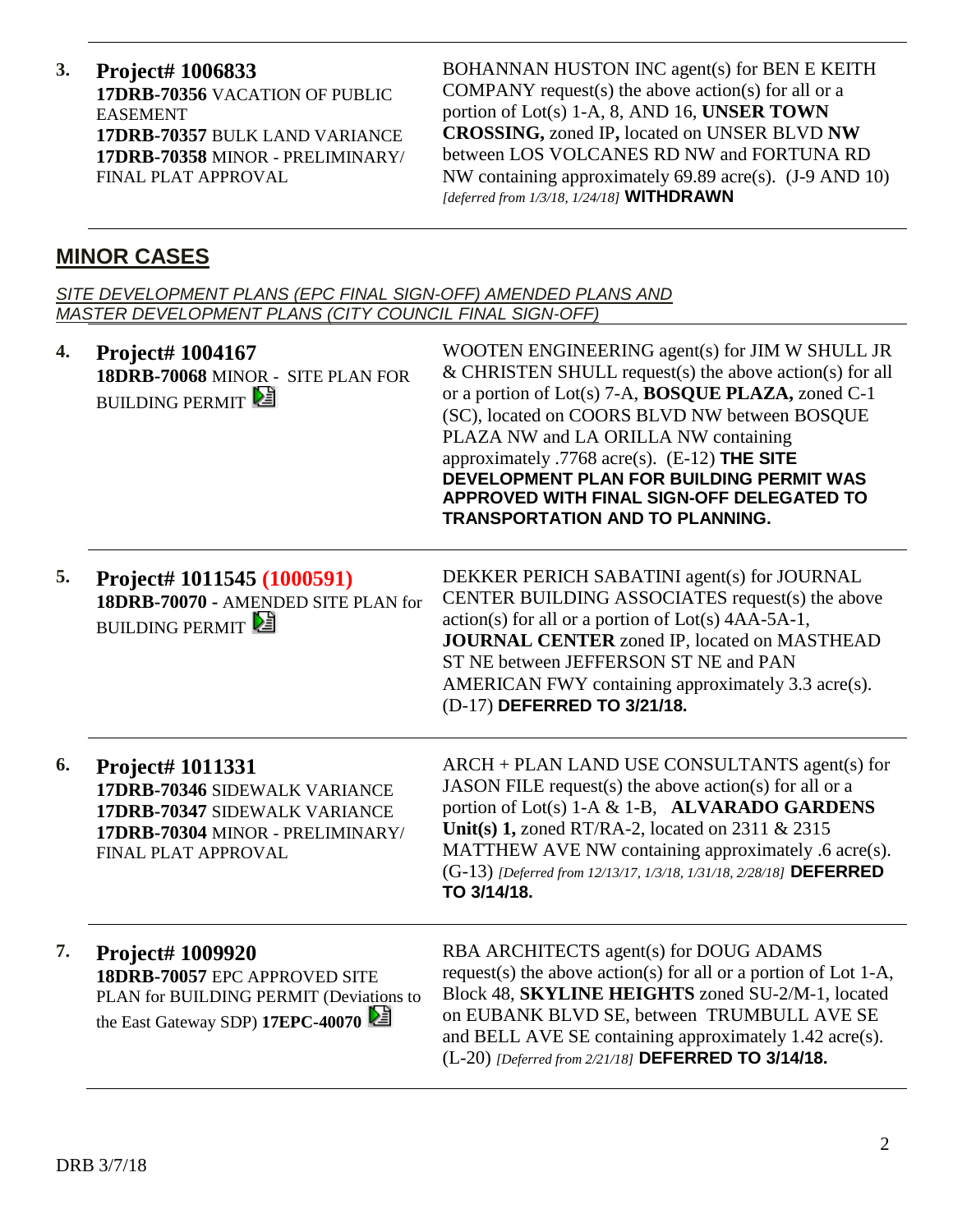| 8.  | Project# 1000762<br>18DRB-70073 MINOR - PRELIMINARY/<br>FINAL PLAT APPROVAL           | BOHANNAN HUSTON INC agent(s) for THR<br>PROPERTIES, LLC request(s) the above action(s) for all or<br>a portion of Lot(s) 10-A-1, BLK D, ALBUQUERQUE<br>WEST UNIT 1 zoned SU-1 PDA to include C-3 Uses,<br>located on EAGLE RANCH RD NW between NUNZIO<br>AVE NW and PASEO DEL NORTE NW containing<br>approximately 1.1 acre(s). (C-12) THE<br>PRELIMINARY/FINAL PLAT WAS APPROVED WITH<br>FINAL SIGN OFF DELEGATED TO PLANNING FOR<br>UTILITY COMPANIES SIGNATURES. |
|-----|---------------------------------------------------------------------------------------|---------------------------------------------------------------------------------------------------------------------------------------------------------------------------------------------------------------------------------------------------------------------------------------------------------------------------------------------------------------------------------------------------------------------------------------------------------------------|
| 9.  | Project# 1002636 (1011559)<br>18DRB-70066 MINOR - PRELIMINARY/<br>FINAL PLAT APPROVAL | ANCHOR ENGINEERING agent(s) for GORDON AND<br>JANIE RAVE request(s) the above action(s) for all or a<br>portion of Lot(s) 23-B-1 & 23-B-2, RICE'S DURANES<br><b>ADDITION NO.1</b> zoned R-2, located on 2420 B & 2420 C<br>RICE AVE NW containing approximately .2985 acre(s).<br>(H-13) THE PRELIMINARY/FINAL PLAT WAS<br>APPROVED WITH FINAL SIGN OFF DELEGATED TO<br><b>TRANSPORTATION AND TO PLANNING.</b>                                                      |
| 10. | Project# 1003445<br>18DRB-70071 MINOR - PRELIMINARY/<br>FINAL PLAT APPROVAL           | SBS CONSTRUCTION, LLC agent(s) for JBC2, LLC<br>request(s) the above action(s) for all or a portion of $Lot(s)$<br>A-2, FOUNTAIN HILLS PLAZA, zoned SU-1 PDA to<br>include C-3 Uses, located on 4590 PARADISE BLVD NW<br>west of NUNZIO AVE NW containing approximately 7.0<br>acre(s). (C-12) THE PRELIMINARY/FINAL PLAT WAS<br>APPROVED WITH FINAL SIGN OFF DELEGATED TO<br>HYDROLOGY AND PLANNING.                                                               |
|     | 11. Project# 1011479<br>18DRB-70067 MINOR - PRELIMINARY/<br>FINAL PLAT APPROVAL       | COMMUNITY SCIENCES CORP agent(s) for RODRICK<br>& JULIA DEVINE request(s) the above action(s) for all or a<br>portion of Tract(s) 242, Map 38 (proposed LOTS A, B, C -<br>CASA DEVINE HOMES), zoned R-1, located on 2406<br>MOUNTAIN RD NW containing approximately .556<br>acre(s). (J-13) DEFERRED TO 3/21/18.                                                                                                                                                    |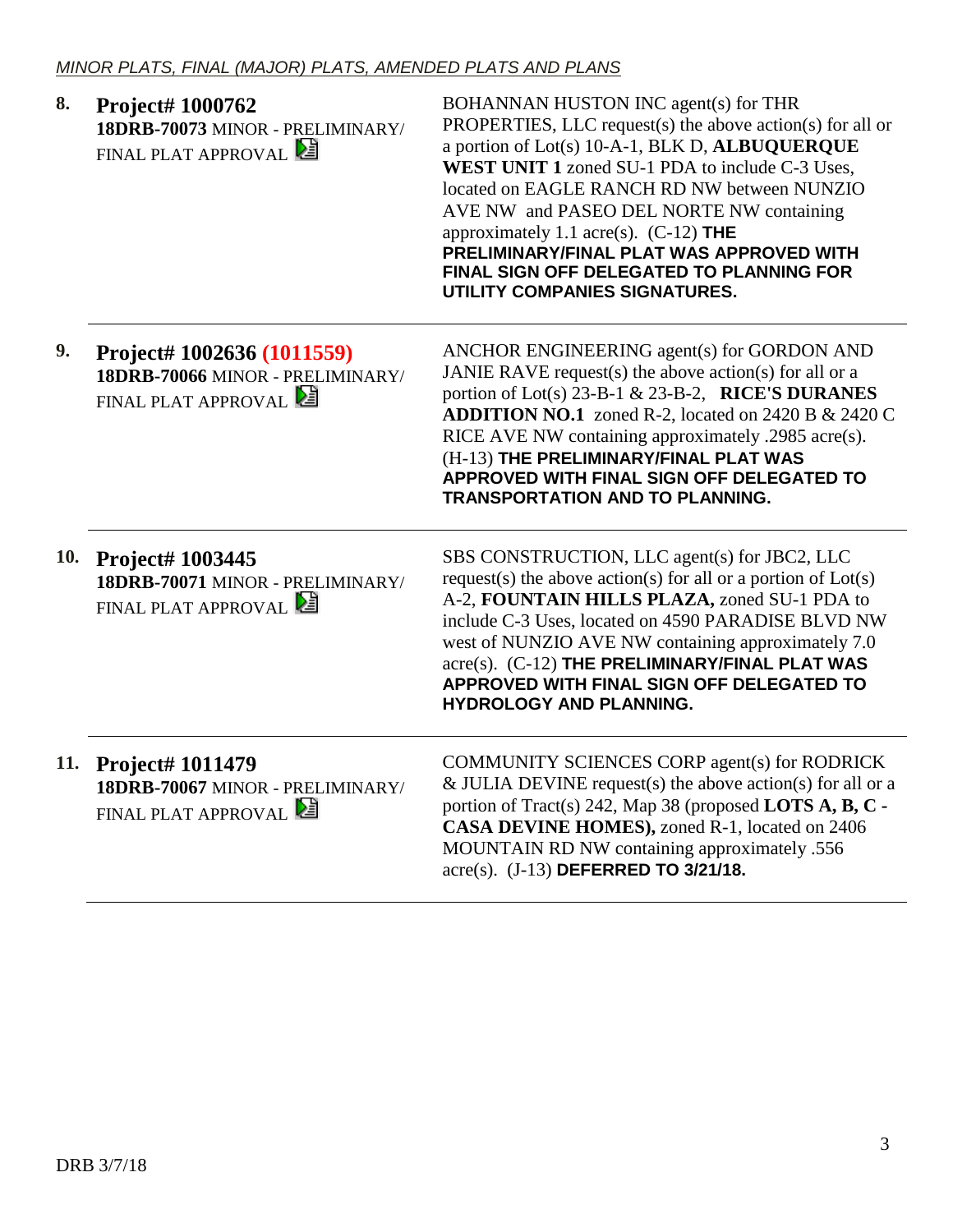|     | 12. Project# 1006539<br>18DRB-70048 MINOR - PRELIMINARY/<br>FINAL PLAT APPROVAL                                                                                                                 | ALPHA PRO SURVEYING LLC agent(s) for LAND<br>ADVISORS ORGINIZATION LLC request(s) the above<br>$action(s)$ for all or a portion of $Lot(s)$ A-1, <b>MESA DEL</b><br><b>SOL INNOVATION PARK</b> located on STRYKER RD SE<br>at UNIVERSITY BLVD SE, zoned PC, containing<br>approximately 1764.76 acre(s). $(R-15, R-16, R-17$ AND S-<br>15, S16, S-17, T-16, T-17) [deferred from 2/28/18.]<br>THE PRELIMINARY/FINAL PLAT WAS APPROVED WITH<br>FINAL SIGN OFF DELEGATED TO PLANNING AND TO<br>HYDROLOGY. |
|-----|-------------------------------------------------------------------------------------------------------------------------------------------------------------------------------------------------|---------------------------------------------------------------------------------------------------------------------------------------------------------------------------------------------------------------------------------------------------------------------------------------------------------------------------------------------------------------------------------------------------------------------------------------------------------------------------------------------------------|
| 13. | <b>Project# 1002739</b><br>18DRB-70002 - AMENDED SITE PLAN for<br><b>SUBDIVISION</b><br>18DRB-70003 - AMENDMENT TO<br>PRELIMINARY PLAT<br>18DRB-70004 - TEMPORARY DEFERRAL<br>of SIDEWALK CONST | MARK GOODWIN AND ASSOCIATES, P.A. agent(s) for<br>KB HOME NEW MEXICO, INC request(s) the above<br>$action(s)$ for all or a portion of $Lot(s)$ 4 AND 6,<br><b>HERITAGE TRAILS Unit(s) 4, zoned R-LT/ R-D, located</b><br>on COLOBEL AVE SW between IRONSTONE ST SW<br>AND PITOCHE PL SW containing approx. 84.9303 acre(s).<br>(N-8) [deferred from 1/17/18, 1/31/18, 2/21/18] DEFERRED TO<br>3/21/18                                                                                                   |
| 14. | <b>Project# 1004428</b>                                                                                                                                                                         | MARK GOODWIN AND ASSOCIATES, P.A. agent(s) for                                                                                                                                                                                                                                                                                                                                                                                                                                                          |

**14. Project# 1004428 18DRB-70007** - AMENDMENT TO PRELIMINARY PLAT

MARK GOODWIN AND ASSOCIATES, P.A. agent(s) for CEJA VISTA, LLC request(s) the above action(s) for all or a portion of Tract(s) RR-3-A, RR-3-B, RR-3-C, RR-3-D, AND RR-3-E, **CEJA VISTA** zoned R-2/SU-1 for C-1/R-LT, located on DENNIS CHAVEZ BLVD SW south of  $98<sup>th</sup>$ ST SW and UNINCORPORATED AREAS containing approximately 98.907 acre(s). (P-9) *[deferred from 1/17/18, 1/24/18, 2/7/18, 2/21/18]* **DEFERRED TO 3/21/18.**

### **SKETCH PLAT REVIEW AND COMMENT** (no action taken)

**15. Project# 1002321 18DRB-70065** SKETCH PLAT REVIEW AND COMMENT

DMD ENGINEERING agent(s) for BUILDERS TRUST OF NM request(s) the above action(s) for all or a portion of Lot(s) 4-A, 6 AND 7, **JOURNAL CENTER, PHASE 2 UNIT 2,** zoned IP, located on BARTLETT ST NE between MASTHEAD ST NE and RUTLEDGE RD containing approximately 3.2 acre(s). (D-17) **THE SKETCH PLAT WAS REVIEWED AND COMMENTS WERE PROVIDED**